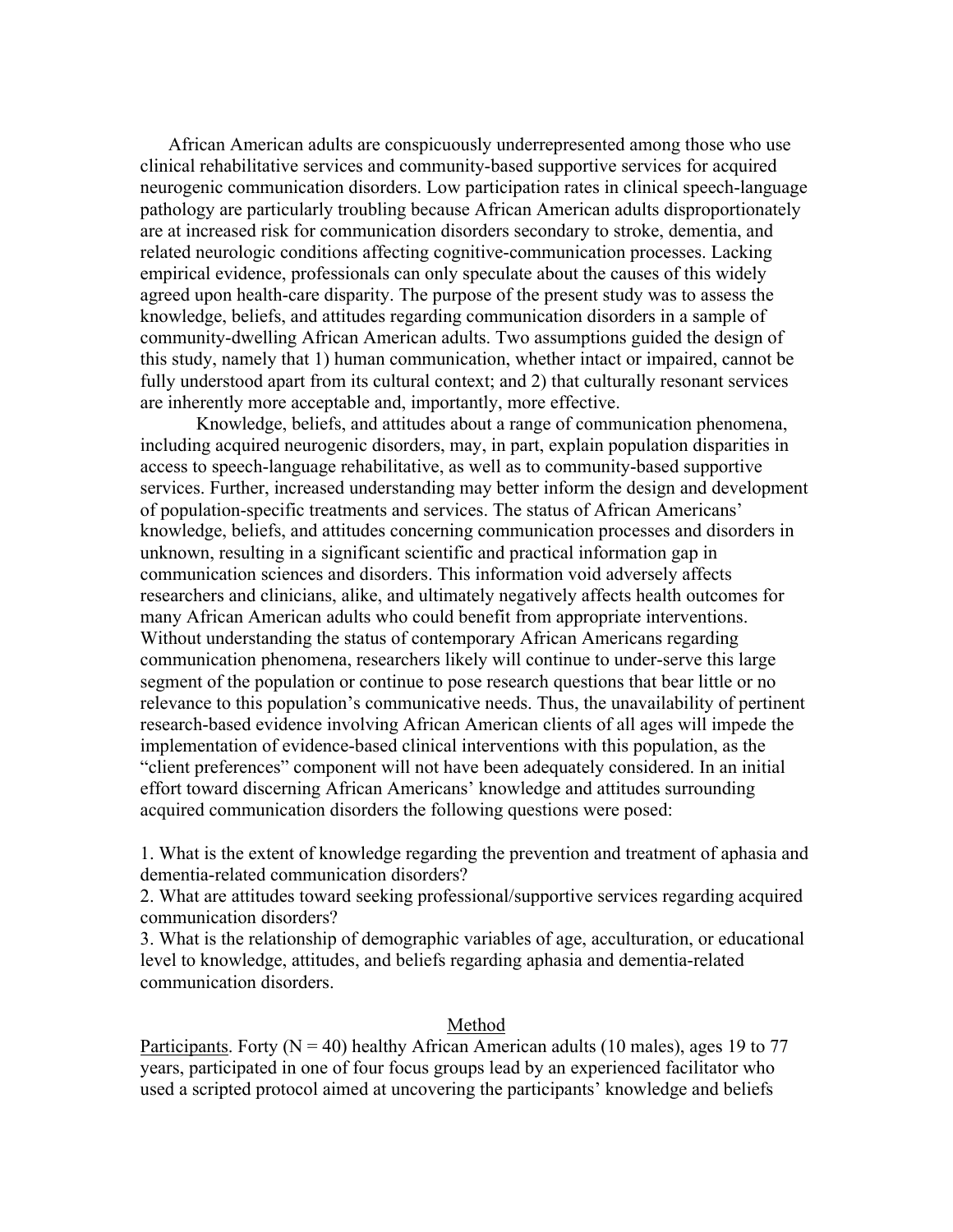about communication processes and disorders, as well as their prevention and treatment. Inclusion criteria were sufficient comprehension to understand and voluntarily provide informed consent; an ability to understand and to respond verbally to conversational-level (jargon-free) English; ability to write sufficiently to respond to a paper-and-pencil survey. Materials. A demographic information sheet, designed to characterize the participants was included in each packet. Four communication scenarios were developed to elicit written "Yes/No" responses to probes associated with situations commonly associated with aphasia and cognitive-communication issues associated with dementia.

# Sample Communication Scenario

You have a friend whose parents live out of town. She goes to visit them about every six months and usually talks to them every weekend. Well, actually she talks to her mother. Lately, her Dad is always "busy" when she calls. So, she hasn't talked to him in a couple of months. During her last visit, she noticed that her Dad was withdrawn and not particularly glad to see her. Shortly after she arrived, he went into his room, undressed, and went to bed. It was 11:00 A.M. When asked about his behavior, my friend's mother began to cry. She said that she doesn't know what's going on. She said, "Dad is not the same, lately. Either he is very agitated and angry or very quiet and withdrawn."

#### **Probes**

1.Would you suggest that your friend look for help in this situation?

2.What kind of help should she seek?

3.What else would you recommend?

In addition, participants were administered the *African American Acculturation Scale* (Klonoff & Landrine, 2000), a 47-item instrument with subscales in the areas of: Religion; Family; Preference for Things Black; Interracial Attitudes; Health; and Socialization. A "Communication Focus Group Protocol" was designed especially for this study. (*All materials will be available to conference participants*.) Procedures. All participants provided informed consent prior to participation in one of four procedurally-identical focus groups. Small groups of African American adults provided information regarding their knowledge, attitudes, and beliefs about communication processes and disorders. An experienced focus group facilitator guided the discussions, using a scripted protocol to insure consistency across groups. Online notes and audio-tape-recordings were used to capture the participants' responses. Transcripts were transcribed verbatim and given reliability checks by two speechlanguage pathology students blind to the study. Interjudge agreement was above 95%, and discrepancies were resolved by consensus. The transcripts were submitted to content analyses, with categories determined by emergent themes. The group facilitator's notes were used to supplement and support the transcribed data. Responses were analyzed additionally in relation to the respondents' age, educational level, and responses to items designed to determine the participants' acculturation level.

Sample Quotations from Participants

 *"That person may think he is okay. I'm all right. There's nothing wrong with me!"*

- *" …if you haven't had any issues …you may not know there're resources available"*
- *"Sometimes they … don't want to admit that they have a problem."*

 *"…this is not a disorder for me, whereas in mainstream settings, it might be viewed as a disorder." "Because they think someone might say they are not trusting God enough."*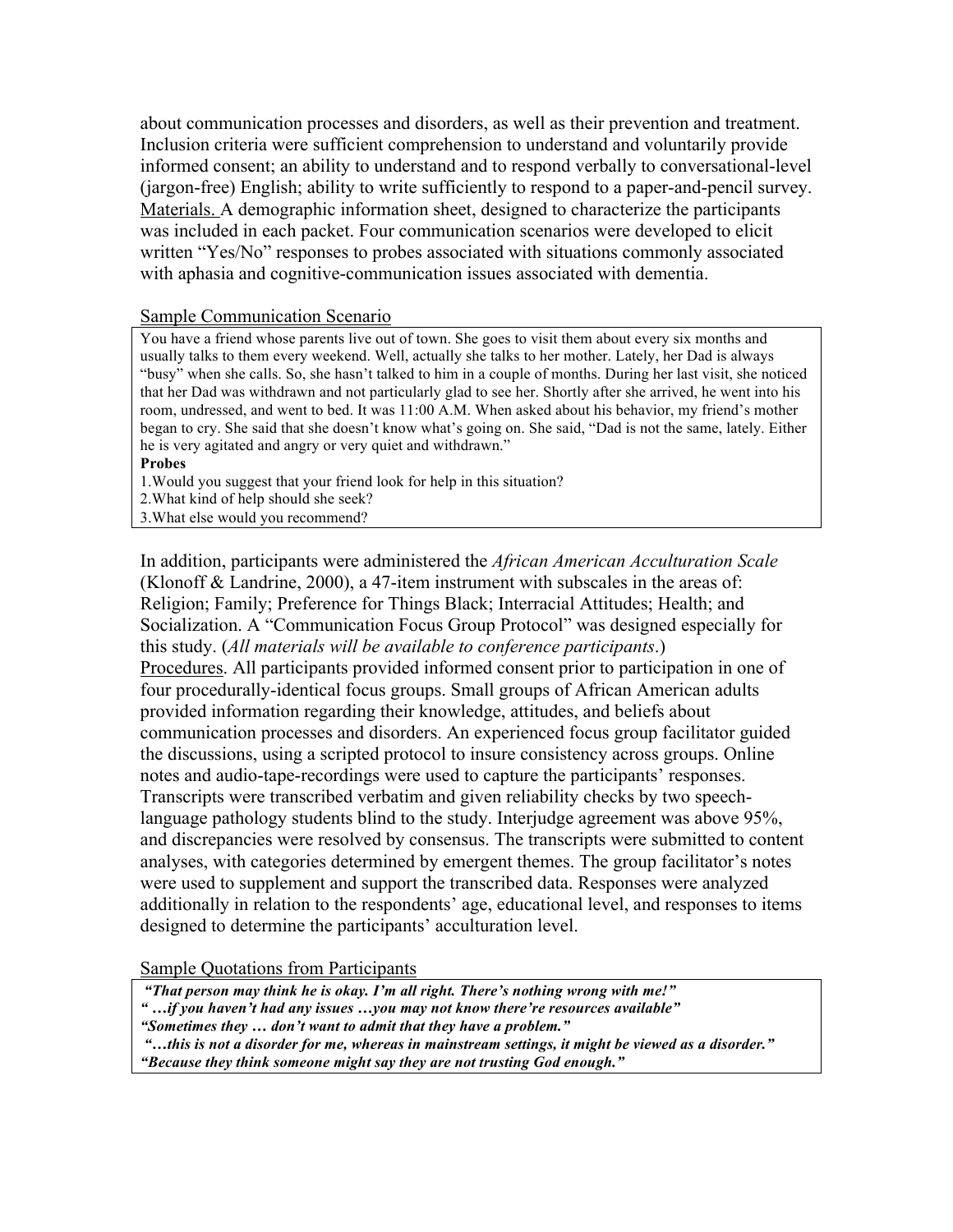# Summary of Major Findings

- In response to the Communication Knowledge Scenarios, participants demonstrated awareness of the association of developmental delay, autism, dementia, and stroke with disorders of communication, as well as knowledge of professionals who should be sought for help. Despite low utilization of SLP services by African Americans, this population sample indicated that professional interventions were needed.
- Scores on the *African American Acculturation Scale* were comparable for younger and older adults, except for items in the Socialization subscale. Cohort effects are attributable to societal changes, rather than aging, per se. Other subscales trended in the expected direction toward African American cultural orientation.
- Focus group transcript analyses indicated knowledge of communication disorder; the benefits of professional interventions; and support for help-seeking when needed.
- Identified barriers to service utilization included: perceived stigma; denial of disorder; and lack of knowledge.
- Suggested ways to increase service utilization included: community-based services; promotion by a trusted community leader; and promotion of grass-roots outreach by members of the African American community.